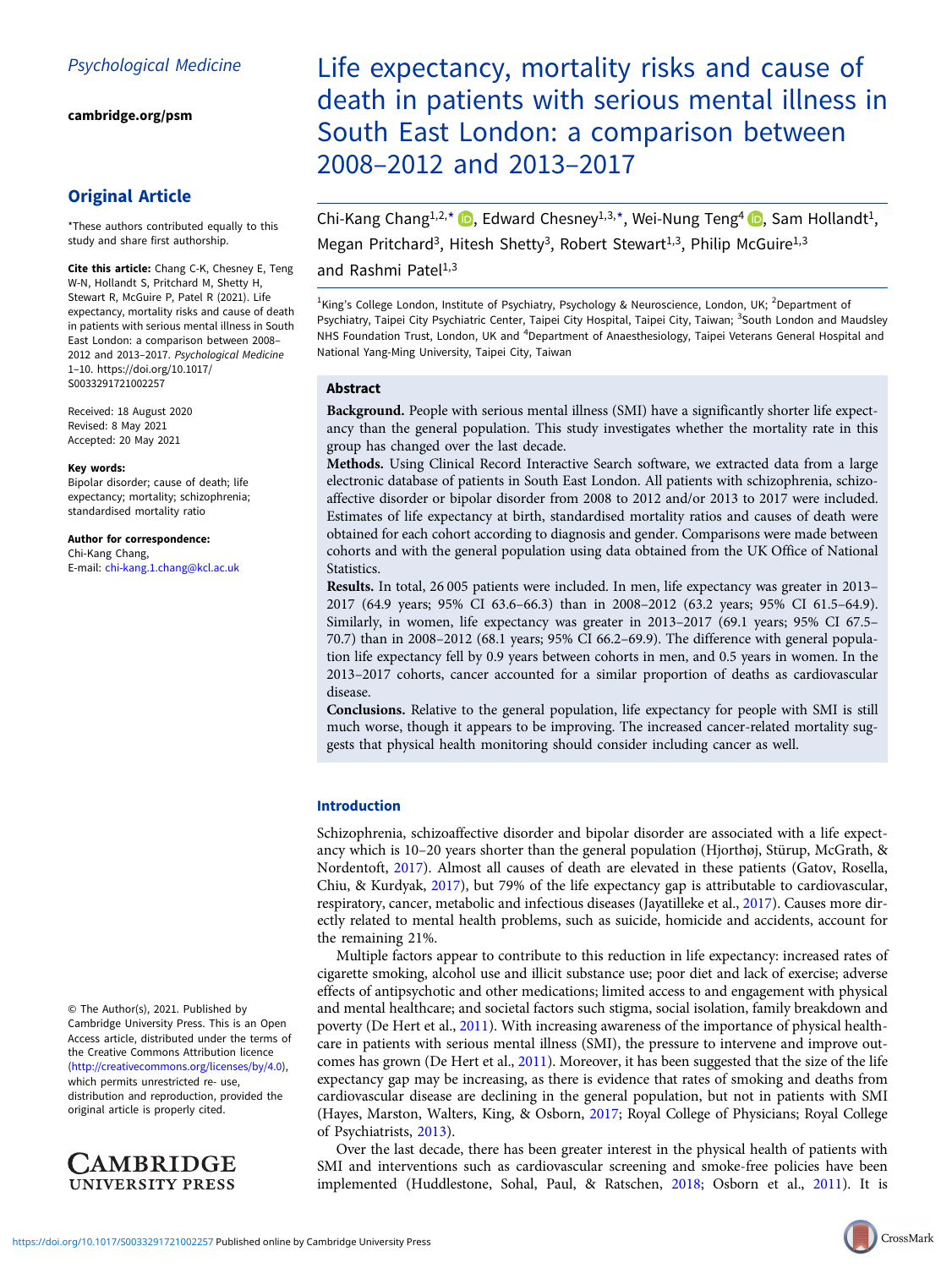important to monitor mortality trends in these populations to assess whether changes in clinical practice are achieving their intentions. The present study sought to assess whether the mortality rate in patients with SMI from a well-characterised catchment area in South East London has changed over the last decade.

## Methods

# Study setting

Data were obtained from the South London and Maudsley (SLaM) National Health Service (NHS) Foundation Trust Biomedical Research Centre (BRC) Case Register. The database includes pseudonymised data for over 450 000 residents of four boroughs of London (Croydon, Lambeth, Lewisham and Southwark) who have received secondary mental healthcare since April 2006. The NHS provides mental healthcare for almost all patients with SMI in the UK; the private sector has a very limited role. Patients who have achieved sustained remission may be managed in primary care and would therefore not be included in this study.

# Cohort inclusion and exclusion criteria

We defined two observation periods: 1 January 2008 to 31 December 2012 and 1 January 2013 to 31 December 2017. These dates were chosen as they only include periods when the database was fully functional and they also allow sufficient time for cause of death data to be collected (as occasionally, in complex cases, there can be several years before an official cause of death is recorded). The final extraction for cause of death data was completed in April 2021. For each observation period, a cohort was defined. To be included in a cohort, participants had to receive a diagnosis of schizophrenia (F20), schizoaffective disorder (F25) or bipolar disorder (F31) according to the International Classification of Disease system 10th revision criteria (ICD-10) during that cohort's observation period. Diagnoses are assigned by SLaM clinicians at regular intervals, e.g. after outpatient clinical reviews, on referral to another team or on discharge from a ward. If an individual received more than one SMI diagnosis during an observation period, they were assigned the diagnosis they had received first. If a patient received a relevant diagnosis during both observation periods, they would be included in both cohorts. If a participant only received a relevant diagnosis during one of the two cohorts, and did not receive a relevant diagnosis during the other cohort, they were only included in the first cohort. The time when a participant entered into a cohort was defined as either the first ever SMI diagnosis or start of the time window (whichever occurs later). Exit from the cohort was defined as either the end of the time window or death (whichever occurs earlier). Patients without a recorded gender or date of birth, or who did not reach the age of 15 by the end of the study were excluded.

# Data extraction and mortality data

The Clinical Record Interactive Search (CRIS) software was used to extract data from the SLaM electronic health record (EHR) (Stewart et al., [2009](#page-9-0)). The software has an established record of enabling clinical data to be used for research purposes (Perera et al., [2016\)](#page-9-0). Demographic and diagnostic information including gender, ethnicity, SMI diagnosis, diagnosis of alcohol (ICD: F10.x) or substance use disorder (ICD: F11.x-F19.x, excluding F17.x), date of diagnosis, date of birth, number of days as an inpatient during and number of admissions to a psychiatric hospital during each observational window was extracted. Apart from SMI diagnosis, all the above data are recorded in structured fields and are therefore not liable to data extraction errors. SMI diagnoses were also extracted from free-text fields, a method with established accuracy (Maudsley Biomedical Research Centre, [2021;](#page-9-0) Perera et al., [2016](#page-9-0)).

Deaths were identified by using the NHS Care Records Service, a nationwide service that records every death in the UK once a formal death certificate has been issued. Mortality data are updated in the EHR on a weekly basis using linked NHS numbers and included in the pseudonymised CRIS database. Data were obtained up until the end of the observation period. Cause of death data were obtained from a linked database of death certifications maintained and updated regularly by the UK Office of National Statistics (ONS) (Perera et al., [2016\)](#page-9-0).

## Statistical analysis

## Cohort comparison

The demographic and clinical characteristics of the two cohorts were compared using Student's  $t$  test for continuous variables and Pearson's  $\chi^2$  test for categorical variables.

#### Standardised mortality ratios

Standardised mortality ratios (SMRs) were calculated by dividing the observed deaths in each population with the corresponding number of deaths expected from an equivalent age and gender standardised population with mortality rates from the general UK population (International Agency for Research on Cancer, [1980\)](#page-9-0). Data on general population mortality risks across each study period were obtained from the ONS.

## Period life expectancy

Chiang's II method of abridged life tables was used to calculate the estimates of life expectancy at birth according to gender and diagnosis (Chiang, [1984\)](#page-8-0). The time that participants spent within each 5-year age band was summed to calculate the total personyears at risk for each age band. Data from individuals over the age of 85 were collated into a single ≥85 years age band. Death rates (obtained from the ONS) for the general population were imputed for the 0–1, 1–4, 5–9 and 10–14-year age bands. If no deaths were recorded within 5-year age band, corresponding general population mortality risks were imputed. For the 2008–2012 cohort, ONS data from 2009–11 (the mid-point of the time window) were used. For the 2013–2017 cohort, ONS data from 2014– 16 were used (Office for National Statistics, [2017](#page-9-0)).

The total person-years at risk and deaths for each age band were used to construct life tables to calculate life expectancy at birth. The life expectancy gap was calculated by subtracting the estimates from general population life expectancy from the periods 2009–11 (78.4 years for men; 82.4 years for women) and 2014–16 (79.2 years for men; 82.9 years for women), the midpoint of each cohort (Office for National Statistics, [2017](#page-9-0)). The life expectancy of patients with schizoaffective disorder was not calculated due to the small size of populations (<600).

# Cause of death

Cause of death is defined in death certificates as the underlying disease or injury that initiates the train of morbid events leading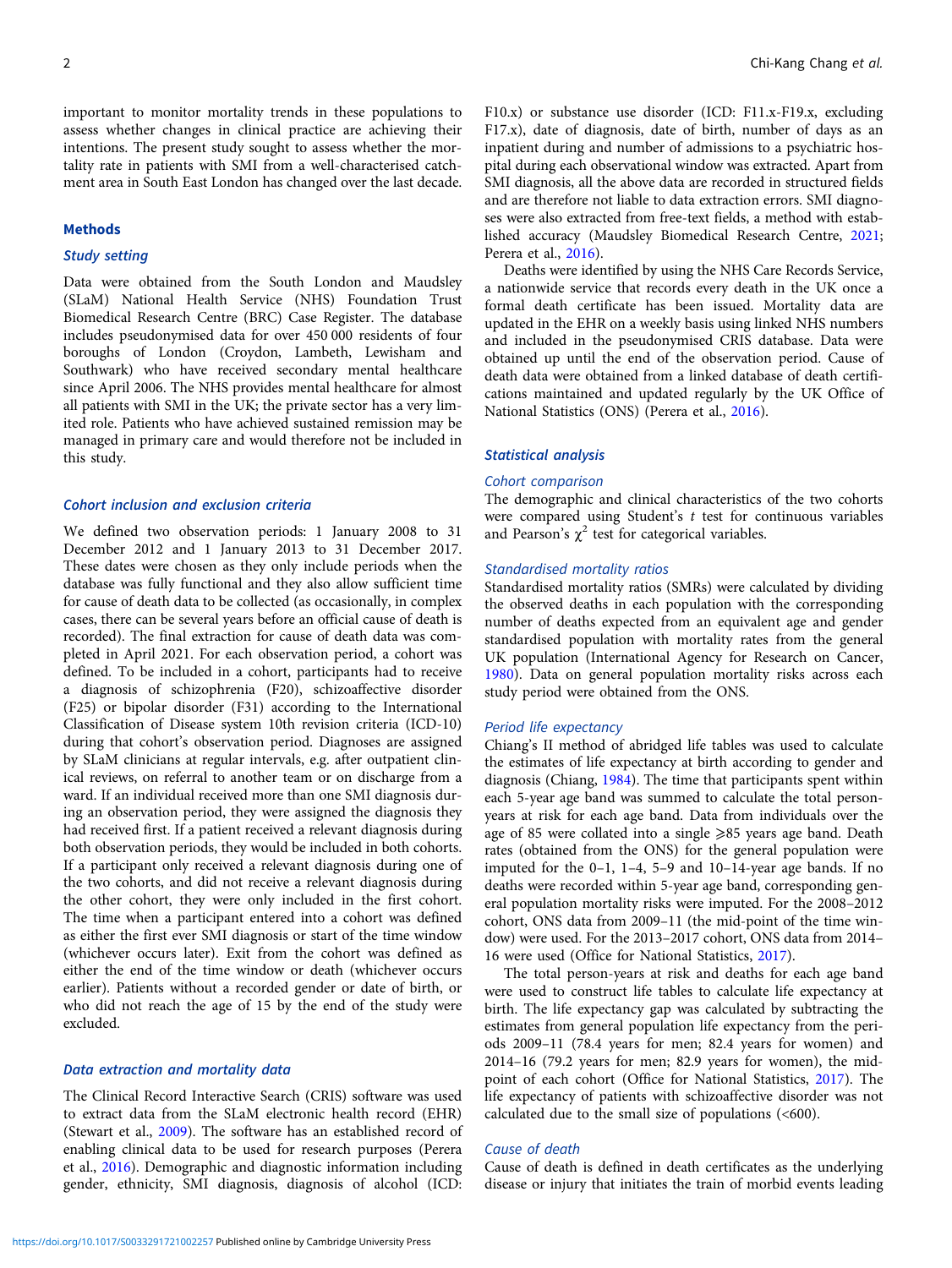directly to death. Recorded causes were grouped into the following ICD-10 categories:

- A. Natural causes:
	- i. cancer (C00-D48)
	- ii. cardiovascular (I10-I99)
	- iii. digestive (K00-K93)
	- iv. metabolic (E00-E8890)
	- v. nervous and mental (F01-F99, G00-G98)
	- vi. respiratory (J00-J99)
	- vii. other natural causes (A00-B99; D50-D89);
- B. Unnatural causes
	- i. suicide (X60-X84, Y10-Y34, Y87.0)
	- ii. other unnatural causes (S00-T88, U01, U02, U509, V00-W99, X0-X5, X85-X90, Y00-Y99 excluding Y87.0);
- C. No cause specified.

Cause of death was stratified according to gender and diagnosis. Pearson's  $\chi^2$  test was used to compare differences between cohorts in the proportion of known causes of death (i.e. excluding 'no cause specified'). Cause of death data were re-extracted in April 2021 to allow for delayed registrations. This led to a slight reduction in the size study population available (∼3%) due to changes in local consent procedures.

Life tables were constructed using Microsoft Excel spreadsheets downloaded from the ONS (ONS life table template, [2016,](#page-9-0) [2017\)](#page-9-0). All other analyses were completed using STATA (version 12.0)

#### Ethical approval

The SLaM BRC Case Register and CRIS have received ethical approval as an anonymised data set for secondary analyses from the Oxfordshire Research Ethics Committee C (18/SC/0372). The Clinical Data Linkage Service was used for data protection, linkage and extraction (Perera et al., [2016](#page-9-0)).

## Results

## Comparison between two cohorts

#### Demographic and clinical distribution

A total of 26 005 unique participants were included in the study. In total, 16 296 of these were in the early cohort and 18 359 were in the late cohort [\(Fig. 1\)](#page-3-0). The demographic and clinical characteristics of each cohort are described in [Table 1.](#page-4-0) There were small, statistically significant differences for several variables. In men, there was a statistically significant increase in mean age from 40.8 years (95% CI 40.5–41.1) in the early cohort to 41.8 years (95% CI 41.5–42.1) in the late cohort ( $p < 0.0001$ ). For women, there was no significant change in mean age between cohorts: 44.0 years (95% CI 43.6–44.4) in the early cohort and 43.6 years (95% CI 43.3–44.0) in the late cohort ( $p = 0.213$ ). For both genders, there were relatively more bipolar disorder diagnoses and fewer schizophrenia diagnoses in the late cohort (female:  $\chi^2 = 16.0$ ,  $p < 0.001$ ; male:  $\chi^2 = 12.2$ ,  $p = 0.002$ ). The mean follow-up time for individuals in the early cohort was 1292 days [standard deviation (S.D.): 607] compared to 1328 days (s.p.: 606) in the late cohort ( $p < 0.0001$ ).

# Deaths, life expectancy and SMRs

The total number of deaths was 2102. Of these, 973 occurred between 2008 and 2012 (6.0% of cohort) and 1129 from 2013 to 2017 (6.1% of cohort). [Table 1](#page-4-0) describes the distribution of deaths according to demographic and clinical variables. Estimates of life expectancy at birth and the gap in life expectancy with the general population are described in [Table 2](#page-6-0) and [Fig. 2.](#page-6-0) Life expectancy increased in male patients with any SMI diagnosis and schizophrenia but decreased in bipolar disorder. The greatest improvements were seen in men with schizophrenia (+2.5 years), though the confidence intervals of the two cohorts' estimates overlapped. In females, life expectancy increased for patients with any SMI diagnosis but there were only small changes in schizophrenia and bipolar disorder subgroups. SMRs are also described in [Table 2](#page-6-0). There were small changes for SMRs between cohorts which were in line with changes in life expectancy for each sub-group.

## Cause of death

Out of 2042 deaths, 1950 (95.5% of total) had an ONS registered cause. These are described in [Table 3.](#page-7-0) Due to delayed registration, 92 deaths (4.5% of total) had no specified cause. Cardiovascular causes were the most common cause of death (22.4%), followed by cancer (18.1%), respiratory disorders (14.5%), unnatural causes (13.1%), and nervous and mental disorders (10.8%). There were statistically significant differences in the distribution of known causes of death between cohorts for female patients with schizophrenia ( $\chi^2$  = 16.8; *p* = 0.032). Cause of death data for patients with schizoaffective disorder are presented in the Supplementary materials.

## **Discussion**

Using a large clinical database from a secondary mental healthcare service in South East London, we found that patients with schizophrenia, schizoaffective disorder or bipolar disorder have a substantially lower life expectancy than the general population. Life expectancy in these patients appeared to improve between 2008– 2012 and 2013–2017, such that the life expectancy gap relative to the general population was reduced by 0.9 years in men and 0.5 years in women, equivalent to 5.9% and 3.8% reductions in the size of the life expectancy gap. There was some variation within the diagnostic subgroups analysed. The greatest improvements were seen in men with schizophrenia where life expectancy increased by 2.5 years from 62.0 to 64.6 years, and the gap with the general population was reduced by 1.7 years (−10.6%). The most disappointing change was seen in men with bipolar disorder where life expectancy fell by 0.9 years from 66.0 to 65.2 years and the gap increased by 1.7 years (+13.5%). For each group analysed, similar changes were seen for SMRs.

In a systematic review of studies of life expectancy in schizophrenia, the weighted average of potential life years lost compared to the general population was 15.9 (95% CI 13.8–18.0) for men and 13.6 (95% CI 11.4–15.8) for women (Hjorthøj et al., [2017](#page-9-0)). These estimates are similar to the estimates of life expectancy gap in the present study (16.4 and 14.6 years in male cohorts; 13.9 and 14.3 in female cohorts). Chang et al. calculated life expectancy estimates for patients with SMI from South East London (Chang et al., [2011\)](#page-8-0). They estimated a life expectancy at birth of 64.5 years for male patients and 69.9 years for female patients. These estimates are 1.3 and 1.8 years higher than those found in our first cohort. However, Chang et al. studied patients in a different observation window (2007–2009) which was also shorter than that used in our study  $(3 \nu. 5 \text{ years})$ . Their study included significantly fewer deaths (446  $\nu$ . 936) and is therefore likely to have calculated less precise estimates (Toson & Baker, [2003](#page-9-0)).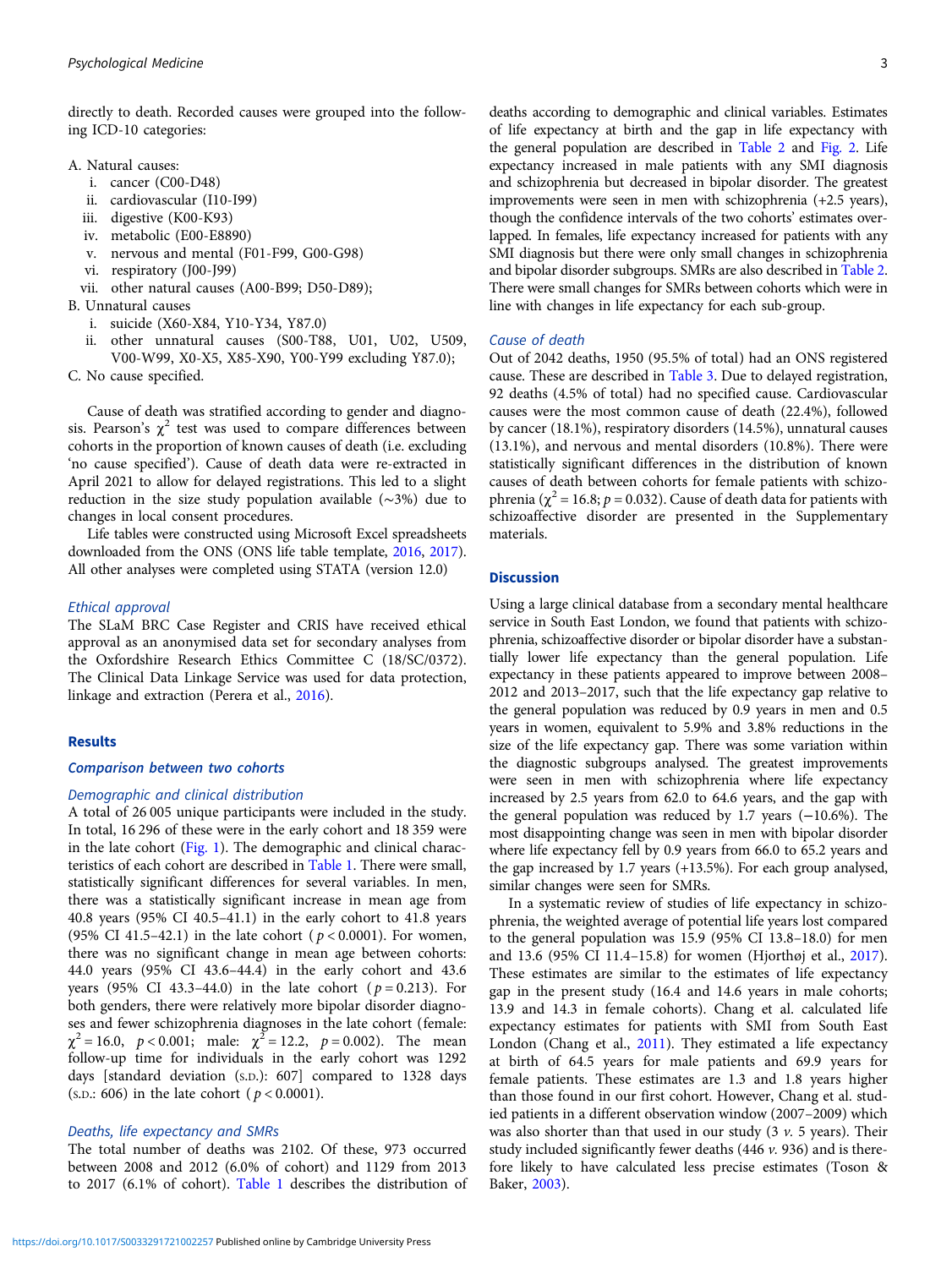

<span id="page-3-0"></span>

Fig. 1. Flow chart. SMI, serious mental illness.

A number of previous studies have investigated changes in mortality risks in SMI populations. A meta-analysis of studies in schizophrenia stratified SMRs according to gender, diagnosis and time period (Oakley et al., [2018](#page-9-0)). In studies reporting data from 2000 to 2009, the SMRs were 3.5 (95% CI 3.3–3.8) for men and 3.5 (95% CI 3.0–4.0) for women. These fell to 2.8 (95% CI 2.3– 3.5) for men and 2.7 (95% CI 2.1–3.4) for women in studies completed after 2010. Studies from the UK include Hoang et al., who investigated the mortality of patients with schizophrenia and bipolar disorder for a year after discharge from English hospitals between 1999 and 2006 (Hoang et al., [2011](#page-9-0)). They showed that

age-standardised mortality ratios widened over time: from 1.6 (95% CI 1.5–1.8) in 1999 to 2.2 (2.0–2.4) in 2006 for patients with schizophrenia and from 1.3 (95% CI 1.1–1.6) in 1999 to 1.9 (95% CI 1.6–2.2) in 2006 for patients with bipolar disorder. A study by Hayes et al. measured mortality risks in schizophrenia and bipolar disorder from 2000 to 2014 using a nationally representative UK cohort of over 39 000 patients (Hayes et al., [2017](#page-8-0)). It demonstrated that the overall mortality rate for both diagnostic groups was decreasing but when compared to the general population, and after adjusting for a number of socio-demographic factors, the relative mortality risks had increased.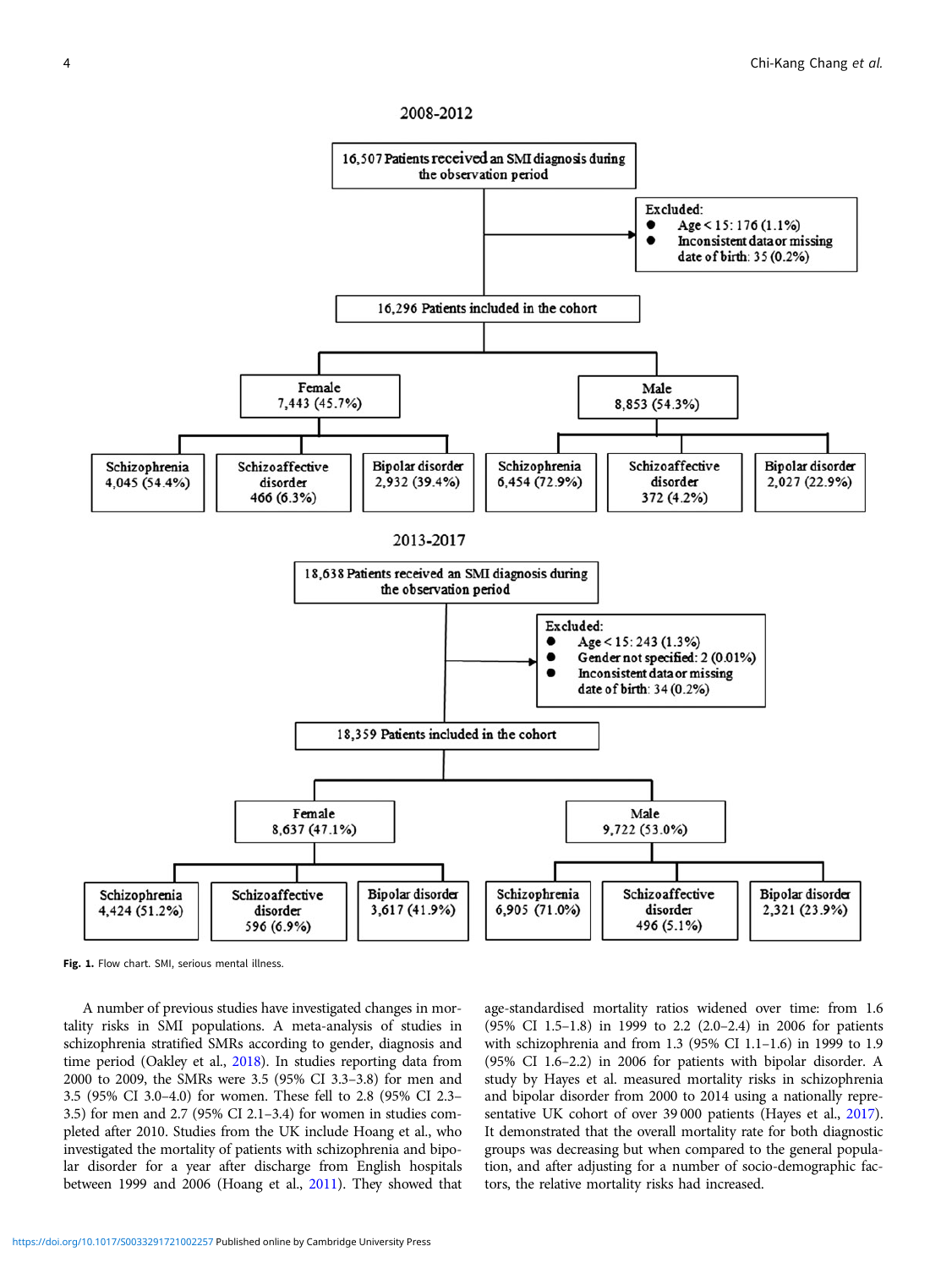<span id="page-4-0"></span>https://doi.org/10.1017/S0033291721002257 Published online by Cambridge University Press <https://doi.org/10.1017/S0033291721002257>Published online by Cambridge University Press

|                        |                          |            | Early cohort ( $n = 8853$ ) |           |         | Late cohort $(n = 9722)$ |         |             |         |
|------------------------|--------------------------|------------|-----------------------------|-----------|---------|--------------------------|---------|-------------|---------|
| Male                   |                          | $\sqrt{n}$ | % Total                     | Deaths    | % Group | $\mathsf{n}$             | % Total | Deaths      | % Group |
| Age at entry           | 15                       | 61         | 0.7%                        | $\pmb{0}$ | 0.0%    | 74                       | 0.8%    | $\mathbf 0$ | $0.0\%$ |
|                        | $15 - 24$                | 1188       | 13.4%                       | 18        | 1.5%    | 1207                     | 12.4%   | 12          | 1.0%    |
|                        | $25 - 34$                | 2147       | 24.3%                       | 40        | 1.9%    | 2291                     | 23.6%   | 53          | 2.3%    |
|                        | $35 - 44$                | 2412       | 27.2%                       | 94        | 3.9%    | 2286                     | 23.5%   | 79          | 3.5%    |
|                        | $45 - 54$                | 1597       | 18.0%                       | 92        | 5.8%    | 2124                     | 21.8%   | 122         | 5.7%    |
|                        | $55 - 64$                | 796        | 9.0%                        | 100       | 12.6%   | 992                      | 10.2%   | 119         | 12.0%   |
|                        | $65+$                    | 652        | 7.4%                        | 181       | 27.8%   | 748                      | 7.7%    | 220         | 29.4%   |
| Ethnicity              | White                    | 4512       | 51.0%                       | 350       | 7.8%    | 4544                     | 46.7%   | 363         | 8.0%    |
|                        | <b>Black</b>             | 3134       | 35.4%                       | 121       | 3.9%    | 3412                     | 35.1%   | 161         | 4.7%    |
|                        | Asian                    | 251        | 2.8%                        | 16        | 6.4%    | 265                      | 2.7%    | 18          | 6.8%    |
|                        | Other                    | 544        | 6.1%                        | 15        | 2.8%    | 695                      | 7.1%    | 36          | 5.2%    |
|                        | Not known                | 412        | 4.7%                        | 23        | 5.6%    | 806                      | 8.3%    | 27          | 3.3%    |
| Marital status         | Single                   | 6703       | 75.7%                       | 349       | 5.2%    | 7026                     | 72.3%   | 407         | 5.8%    |
|                        | Married                  | 879        | 9.9%                        | 62        | 7.1%    | 868                      | 8.9%    | 68          | 7.8%    |
|                        | Separated                | 813        | 9.2%                        | 79        | 9.7%    | 755                      | 7.8%    | 100         | 13.2%   |
|                        | Not known                | 458        | 5.2%                        | 35        | 7.6%    | 1073                     | 11.0%   | 30          | 2.8%    |
| Primary diagnosis      | Schizophrenia            | 6454       | 72.9%                       | 407       | 6.3%    | 6905                     | 71.0%   | 447         | 6.5%    |
|                        | Schizoaffective disorder | 372        | 4.2%                        | 14        | 3.8%    | 496                      | 5.1%    | 23          | 4.6%    |
|                        | Bipolar disorder         | 2027       | 22.9%                       | 104       | 5.1%    | 2321                     | 23.9%   | 135         | 5.8%    |
| Alcohol use disorder   | Yes                      | 500        | 5.6%                        | 40        | 8.0%    | 509                      | 5.2%    | 51          | 10.0%   |
|                        | No                       | 8353       | 94.4%                       | 485       | 5.8%    | 9213                     | 94.8%   | 554         | 6.0%    |
| Substance use disorder | Yes                      | 820        | 9.3%                        | 30        | 3.7%    | 982                      | 10.1%   | 38          | 3.9%    |
|                        | No                       | 8033       | 90.7%                       | 495       | 6.2%    | 8740                     | 89.9%   | 567         | 6.5%    |
| Psychiatric admissions | $\mathbf{0}$             | 6122       | 69.2%                       | 415       | 6.8%    | 6935                     | 71.3%   | 480         | 6.9%    |
|                        | $\mathbf{1}$             | 1506       | 17.0%                       | 63        | 4.2%    | 1527                     | 15.7%   | 72          | 4.7%    |
|                        | $\overline{2}$           | 564        | 6.4%                        | 24        | 4.3%    | 596                      | 6.1%    | 28          | 4.7%    |
|                        | $3+$                     | 661        | 7.5%                        | 23        | 3.5%    | 664                      | 6.8%    | 25          | 3.8%    |
| Inpatient days         | $\mathbf 0$              | 5560       | 62.8%                       | 377       | 6.8%    | 6341                     | 65.2%   | 445         | 7.0%    |
|                        | <4 weeks                 | 890        | 10.1%                       | 37        | 4.2%    | 894                      | 9.2%    | 64          | 7.2%    |
|                        | 4 weeks-6 months         | 1428       | 16.1%                       | 60        | 4.2%    | 1553                     | 16.0%   | 67          | 4.3%    |
|                        | >6 months                | 975        | 11.0%                       | 51        | 5.2%    | 934                      | 9.6%    | 29          | 3.1%    |

יט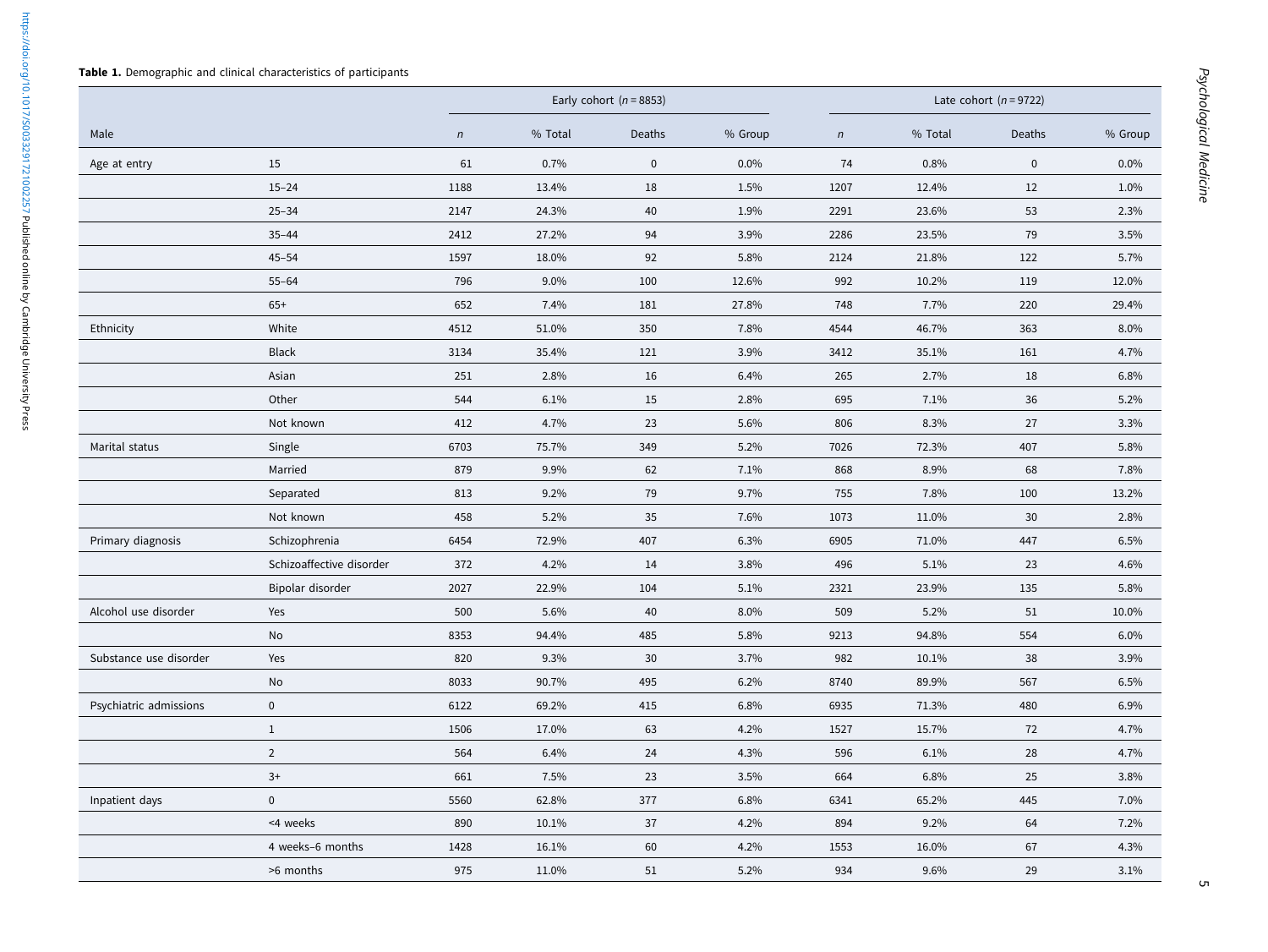|                        |                          |            |         | Early cohort $(n = 7443)$ |         |            | Late cohort ( $n = 8637$ ) |              |         |  |
|------------------------|--------------------------|------------|---------|---------------------------|---------|------------|----------------------------|--------------|---------|--|
| Female                 |                          | $\sqrt{n}$ | % Total | Deaths                    | % Group | $\sqrt{n}$ | % Total                    | Deaths       | % Group |  |
| Age at entry           | 15                       | 64         | 0.9%    | $\pmb{0}$                 | 0.0%    | 115        | 1.3%                       | $\mathbf{1}$ | 0.9%    |  |
|                        | $15 - 24$                | 918        | 12.3%   | 8                         | 0.9%    | 1191       | 13.8%                      | 11           | 0.9%    |  |
|                        | $25 - 34$                | 1454       | 19.5%   | 13                        | 0.9%    | 1739       | 20.1%                      | 12           | 0.7%    |  |
|                        | $35 - 44$                | 1797       | 24.1%   | 48                        | 2.7%    | 1770       | 20.5%                      | 49           | 2.8%    |  |
|                        | $45 - 54$                | 1426       | 19.2%   | 70                        | 4.9%    | 1716       | 19.9%                      | 68           | 4.0%    |  |
|                        | $55 - 64$                | 813        | 10.9%   | 79                        | 9.7%    | 987        | 11.4%                      | 93           | 9.4%    |  |
|                        | $65+$                    | 971        | 13.0%   | 230                       | 23.7%   | 1119       | 13.0%                      | 290          | 25.9%   |  |
| Ethnicity              | White                    | 3935       | 52.9%   | 296                       | 7.5%    | 4182       | 48.4%                      | 330          | 7.9%    |  |
|                        | <b>Black</b>             | 2482       | 33.3%   | 115                       | 4.6%    | 2712       | 31.4%                      | 137          | 5.1%    |  |
|                        | Asian                    | 215        | 2.9%    | 8                         | 3.7%    | 265        | 3.1%                       | 10           | 3.8%    |  |
|                        | Other                    | 474        | 6.4%    | 15                        | 3.2%    | 735        | 8.5%                       | 26           | 3.5%    |  |
|                        | Not known                | 337        | 4.5%    | 14                        | 4.2%    | 743        | 8.6%                       | 21           | 2.8%    |  |
| Marital status         | Single                   | 4304       | 57.8%   | 175                       | 4.1%    | 4914       | 56.9%                      | 222          | 4.5%    |  |
|                        | Married                  | 1340       | 18.0%   | 66                        | 4.9%    | 1360       | 15.7%                      | 86           | 6.3%    |  |
|                        | Separated                | 1446       | 19.4%   | 177                       | 12.2%   | 1352       | 15.7%                      | 189          | 14.0%   |  |
|                        | Not known                | 353        | 4.7%    | 30                        | 8.5%    | 1011       | 11.7%                      | 27           | 2.7%    |  |
| Primary diagnosis      | Schizophrenia            | 4045       | 54.3%   | 277                       | 6.8%    | 4424       | 51.2%                      | 338          | 7.6%    |  |
|                        | Schizoaffective disorder | 466        | 6.3%    | 32                        | 6.9%    | 596        | 6.9%                       | 37           | 6.2%    |  |
|                        | Bipolar disorder         | 2932       | 39.4%   | 139                       | 4.7%    | 3617       | 41.9%                      | 149          | 4.1%    |  |
| Alcohol use disorder   | Yes                      | 234        | 3.1%    | $\overline{7}$            | 3.3%    | 253        | 2.9%                       | 18           | 7.1%    |  |
|                        | No                       | 7209       | 96.9%   | 441                       | 6.1%    | 8384       | 97.1%                      | 506          | 6.0%    |  |
| Substance use disorder | Yes                      | 299        | 4.0%    | 10                        | 3.3%    | 361        | 4.2%                       | 14           | 3.9%    |  |
|                        | No                       | 7144       | 96.0%   | 448                       | 6.1%    | 8276       | 95.8%                      | 510          | 6.2%    |  |
| Psychiatric admissions | $\pmb{0}$                | 5245       | 70.5%   | 328                       | 6.3%    | 6505       | 75.3%                      | 411          | 6.3%    |  |
|                        | $\mathbf{1}$             | 1208       | 16.2%   | 66                        | 5.5%    | 1160       | 13.4%                      | 63           | 5.4%    |  |
|                        | $\overline{2}$           | 455        | 6.1%    | 32                        | 7.0%    | 535        | 6.2%                       | 21           | 3.9%    |  |
|                        | $3+$                     | 535        | 7.2%    | 22                        | 4.1%    | 437        | 5.1%                       | 29           | 6.6%    |  |
| Inpatient days         | $\mathbf 0$              | 4783       | 64.3%   | 298                       | 6.2%    | 6014       | 69.6%                      | 382          | 6.4%    |  |
|                        | <4 weeks                 | 764        | 10.3%   | 29                        | 3.8%    | 771        | 8.9%                       | 33           | 4.3%    |  |
|                        | 4 weeks-6 months         | 1304       | 17.5%   | 79                        | 6.1%    | 1362       | 15.8%                      | 72           | 5.3%    |  |
|                        | >6 months                | 592        | 8.0%    | 42                        | 7.1%    | 490        | 5.7%                       | 37           | 7.6%    |  |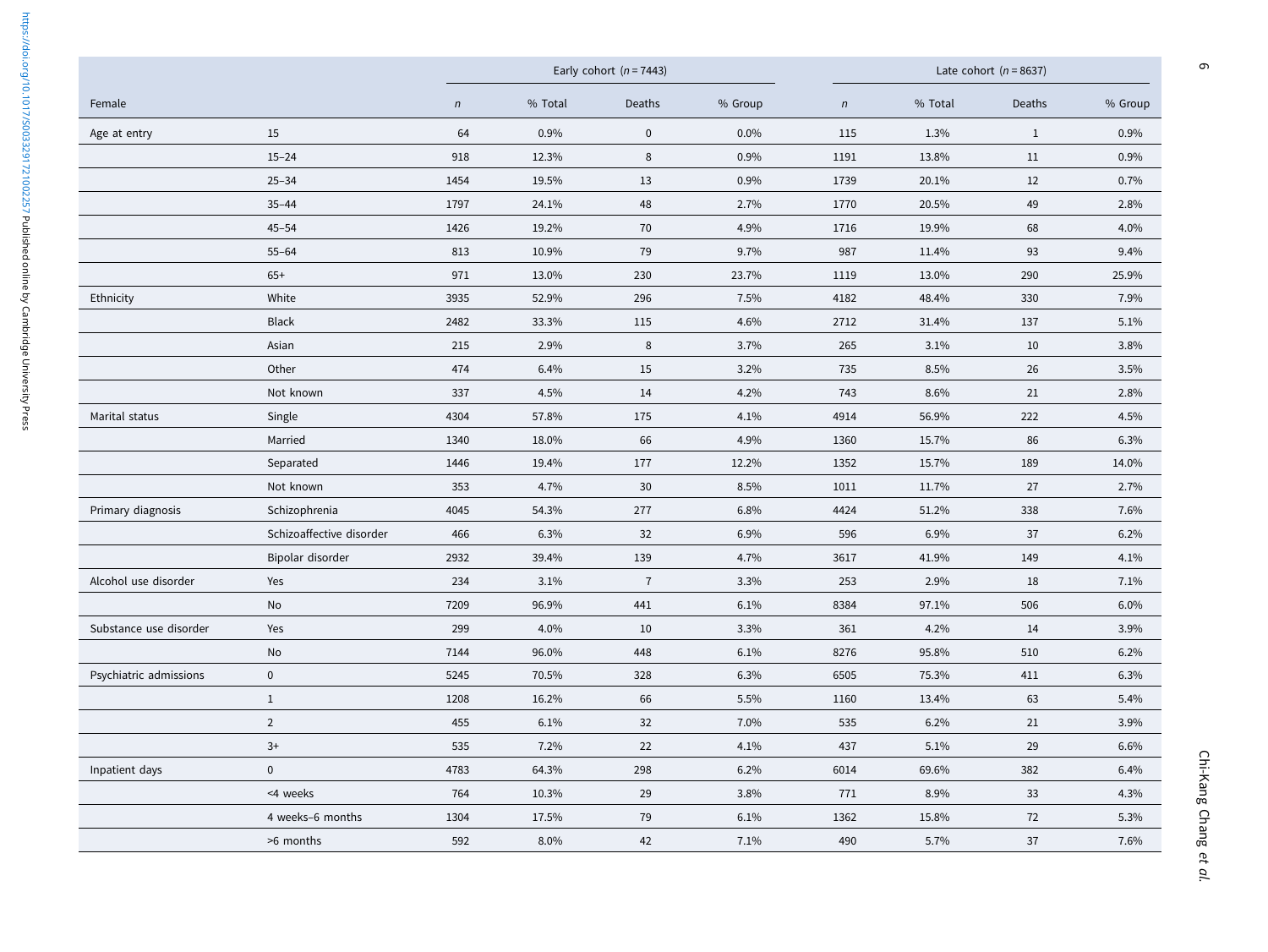## <span id="page-6-0"></span>Table 2. Life expectancy and standardised mortality ratios

| Males                       |           | Population<br>(n) | Population-<br>years (y)   | Deaths<br>(n)        | SMR (95%<br>CI      | LE at birth $(y)$<br>(95% CI) | Change in<br>LE between<br>cohorts (y) | LE gap with<br>general<br>population $(y)$ | Change in LE<br>gap(y) |
|-----------------------------|-----------|-------------------|----------------------------|----------------------|---------------------|-------------------------------|----------------------------------------|--------------------------------------------|------------------------|
| All SMI                     | 2008-2012 | 8853              | 32 005                     | 525                  | $3.3(3.0-3.6)$      | $63.2(61.5-64.9)$             |                                        | 15.2                                       |                        |
|                             | 2013-2017 | 9722              | 35 955                     | 605                  | $3.2$ $(3.0-3.5)$   | 64.9 (63.6-66.3)              | $+1.7$                                 | 14.3                                       | $-0.9$ ( $-5.9\%$ )    |
| Schizophrenia               | 2008-2012 | 6454              | 24 0 25                    | 407                  | $3.6$ $(3.2 - 3.9)$ | $62.0(59.9-64.1)$             |                                        | 16.4                                       |                        |
|                             | 2013-2017 | 6905              | 26 0 98                    | 447                  | $3.3(3.0-3.7)$      | $64.6(63.0 - 66.1)$           | $+2.5$                                 | 14.6                                       | $-1.7$ ( $-10.6\%$ )   |
| Bipolar disorder            | 2008-2012 | 2027              | 6565                       | 104                  | $2.7(2.1-3.2)$      | 66.1 (63.0-69.2)              |                                        | 12.3                                       |                        |
|                             | 2013-2017 | 2321              | 7823                       | 135                  | $2.9(2.4-3.3)$      | 65.2 (62.3-68.2)              | $-0.9$                                 | 14.0                                       | $+1.7$ ( $+13.5\%$ )   |
| Schizoaffective<br>disorder | 2008-2012 | 372               | 1415                       | 14                   | $3.1(1.5-4.7)$      | na                            |                                        | na                                         |                        |
|                             | 2013-2017 | 496               | 2034                       | 23                   | $3.0(1.8-4.2)$      | na                            | na                                     | na                                         | na                     |
| Females                     |           | Population<br>(n) | Population-<br>years $(y)$ | <b>Deaths</b><br>(n) | SMR (95%<br>CI      | LE at birth $(y)$<br>(95% CI) | Change in<br>LE between<br>cohorts (y) | LE gap with<br>general<br>population (y)   | Change in LE<br>gap(y) |
| All SMI                     | 2008-2012 | 7443              | 25 4 99                    | 448                  | $2.8(2.5-3.0)$      | 68.1 (66.2-69.9)              |                                        | 14.3                                       |                        |
|                             | 2013-2017 | 8637              | 30 574                     | 524                  | $2.8$ $(2.5-3.0)$   | 69.1 (67.5-70.7)              | $+1.0$                                 | 13.8                                       | $-0.5$ ( $-3.8\%$ )    |
| Schizophrenia               | 2008-2012 | 4045              | 14 3 22                    | 277                  | $2.6$ $(2.3-3.0)$   | 68.5 (66.3-70.7)              |                                        | 13.9                                       |                        |
|                             | 2013-2017 | 4424              | 16 145                     | 338                  | $2.6$ $(2.3-2.9)$   | 68.6 (66.3-70.9)              | $+0.1$                                 | 14.3                                       | $+0.4 (+2.8%)$         |
| Bipolar disorder            | 2008-2012 | 2932              | 9427                       | 139                  | $2.9(2.4-3.4)$      | 69.2 (66.7-71.8)              |                                        | 13.2                                       |                        |
|                             | 2013-2017 | 3617              | 12018                      | 149                  | $3.0(2.5-3.5)$      | 69.3 (66.6-72.0)              | $+0.0$                                 | 13.6                                       | $+0.5$ ( $+3.5\%$ )    |
| Schizoaffective             | 2008-2012 | 466               | 1750                       | 32                   | $3.8(2.5-5.1)$      | na                            |                                        | na                                         |                        |
| disorder                    |           |                   |                            |                      |                     |                               |                                        |                                            |                        |

SMI, serious mental illness; LE, life expectancy; SMR, standardised mortality ratio.

Comparisons are with ONS general population life expectancy estimates from the periods 2009–11 (78.4 years for men; 82.4 years for women) and 2014–16 (79.2 years for men; 82.9 years for women).



Fig. 2. Life expectancy of each cohort, stratified by diagnosis and gender. SMI, serious mental illness.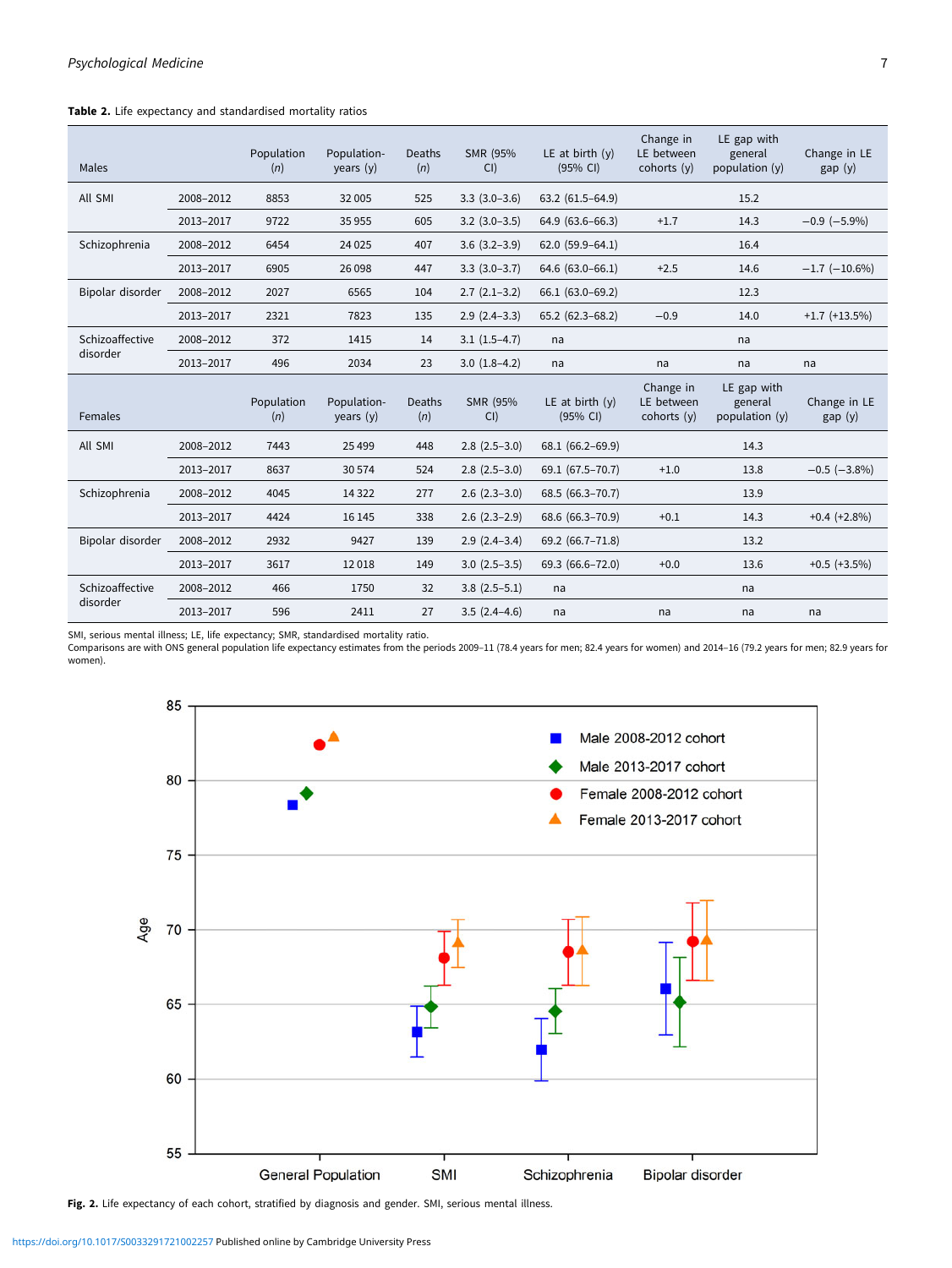<span id="page-7-0"></span>Table 3. Cause of death by gender and diagnosis: 2008–2012 v. 2013–2017

|                                                                          | All patients               |                            |                            | Schizophrenia                | Bipolar disorder           |             |  |
|--------------------------------------------------------------------------|----------------------------|----------------------------|----------------------------|------------------------------|----------------------------|-------------|--|
| Males                                                                    | 2008-12                    | $2013 - 17$                | 2008-12                    | 2013-17                      | 2008-12                    | $2013 - 17$ |  |
| Total                                                                    | 503                        | 587                        | 389                        | 432                          | 101                        | 132         |  |
| Natural deaths $(n, %)$                                                  | 405 (81%)                  | 466 (79%)                  | 318 (82%)                  | 348 (81%)                    | 78 (77%)                   | 102 (77%)   |  |
| Cancer $(n, %)$                                                          | 66 (13%)                   | 108 (18%)                  | 49 (13%)                   | 84 (19%)                     | 14 (14%)                   | 21 (16%)    |  |
| Cardiovascular (n, %)                                                    | 113 (22%)                  | 123 (21%)                  | 88 (23%)                   | 96 (22%)                     | 24 (24%)                   | 22 (17%)    |  |
| Digestive $(n, %)$                                                       | 37 (7%)                    | 36 (6%)                    | 29 (7%)                    | 29 (7%)                      | 8(8%)                      | 7(5%)       |  |
| Metabolic $(n, %)$                                                       | 19 (4%)                    | 14 (2%)                    | 15 (4%)                    | 10 (2%)                      | $2(2\%)$                   | 3(2%)       |  |
| Nervous and mental $(n, %)$                                              | 43 (9%)                    | 59 (10%)                   | 33 (8%)                    | 37 (9%)                      | 10 (10%)                   | 19 (14%)    |  |
| Respiratory (n, %)                                                       | 85 (17%)                   | 79 (13%)                   | 68 (17%)                   | 60 (14%)                     | 14 (14%)                   | 17 (13%)    |  |
| Other natural causes $(n, %)$                                            | 42 (8%)                    | 47 (8%)                    | 36 (9%)                    | 32 (7%)                      | 6(6%)                      | 13 (10%)    |  |
| Unnatural deaths $(n, %)$                                                | 84 (17%)                   | 90 (15%)                   | 62 (16%)                   | 57 (13%)                     | 19 (19%)                   | 28 (21%)    |  |
| Accidental and other unnatural $(n, %)$                                  | 51 (10%)                   | 68 (12%)                   | 38 (10%)                   | 43 (10%)                     | 11 (11%)                   | 20 (15%)    |  |
| Suicide $(n, %)$                                                         | 33 (7%)                    | 22 (4%)                    | 24 (6%)                    | 14 (3%)                      | 8(8%)                      | 8(6%)       |  |
| Difference in known causes of deaths between<br>cohorts ( $\chi^2$ test) | $\chi^2$ = 14.7, p = 0.064 |                            | $\chi^2$ = 13.7, p = 0.090 |                              | $\chi^2$ = 5.34, p = 0.720 |             |  |
| No cause specified $(n, %)$                                              | 14 (3%)                    | 31(5%)                     | 9(2%)                      | 27 (6%)                      | 4 $(4%)$                   | 2(2%)       |  |
|                                                                          | All patients               |                            | Schizophrenia              |                              | Bipolar disorder           |             |  |
| Females                                                                  | 2008-12                    | $2013 - 17$                | 2008-12                    | $2013 - 17$                  | $2008 - 12$                | $2013 - 17$ |  |
| Total                                                                    | 435                        | 517                        | 267                        | 333                          | 137                        | 147         |  |
| Natural deaths $(n, %)$                                                  | 375 (75%)                  | 437 (74%)                  | 240 (62%)                  | 287 (66%)                    | 109 (108%)                 | 120 (91%)   |  |
| Cancer $(n, %)$                                                          | 91 (18%)                   | 104 (18%)                  | 68 (17%)                   | 67 (16%)                     | 19 (19%)                   | 26 (20%)    |  |
| Cardiovascular (n, %)                                                    | 116 (23%)                  | 106 (18%)                  | 79 (20%)                   | 71 (16%)                     | 31 (31%)                   | 27 (20%)    |  |
| Digestive $(n, %)$                                                       | 25 (5%)                    | 22 (4%)                    | 13 (3%)                    | 15 (3%)                      | 10 (10%)                   | 7(5%)       |  |
| Metabolic $(n, %)$                                                       | 12 (2%)                    | 18 (3%)                    | 5(1%)                      | 10 (2%)                      | 6(6%)                      | 7(5%)       |  |
| Nervous and mental $(n, %)$                                              | 42 (8%)                    | 76 (13%)                   | 27 (7%)                    | 55 (13%)                     | 12 (12%)                   | 20 (15%)    |  |
| Respiratory (n, %)                                                       | 65 (13%)                   | 68 (12%)                   | 35 (9%)                    | 40 (9%)                      | 22 (22%)                   | 21 (16%)    |  |
| Other natural causes $(n, %)$                                            | 24 (5%)                    | 43 (7%)                    | 13 (3%)                    | 29 (7%)                      | 9(9%)                      | 12 (9%)     |  |
| Unnatural deaths $(n, %)$                                                | 45 (9%)                    | 48 (8%)                    | 17 (4%)                    | 27 (6%)                      | 23 (23%)                   | 18 (14%)    |  |
| Accidental and other unnatural $(n, %)$                                  | 31 (6%)                    | 29(5%)                     | 13 (3%)                    | 15 (3%)                      | 14 (14%)                   | 11 (8%)     |  |
| Suicide $(n, %)$                                                         | 14 (3%)                    | 19 (3%)                    | $4(1\%)$                   | 12 (3%)                      | 9(9%)                      | 7(5%)       |  |
| Difference in known causes of deaths between<br>cohorts ( $\chi^2$ test) |                            | $\chi^2$ = 14.2, p = 0.077 |                            | $\chi^2$ = 16.9, $p$ = 0.032 | $\chi^2$ = 4.9, p = 0.768  |             |  |
| No cause specified $(n, %)$                                              | 15 (3%)                    | 32 (5%)                    | 10 (3%)                    | 19 (4%)                      | 5(5%)                      | 9(7%)       |  |

Together these studies would suggest that while there have been improvements in mortality risks for most populations of patients with SMI, the difference with the general population remains unacceptably large. Our study is consistent with these data and also raises concerns that the improvements in mortality are less evident in some subgroups, particularly male patients with bipolar disorder. Over recent years there has been increased awareness of the life expectancy gap with general populations and the importance of physical healthcare in SMI populations. Screening of cardiovascular risk in primary care has improved (Osborn et al., [2011\)](#page-9-0), as has awareness of the physical health

risks of certain antipsychotic medications (Correll, Detraux, De Lepeleire, & De Hert, [2015](#page-8-0)). One specific development which theoretically could have had the greatest impact was the introduction of UK ban on smoking in public places which was implemented in psychiatric hospitals in July 2008 and the subsequent expansion of smoking cessation services (Huddlestone et al., [2018](#page-9-0)). However, structural changes to NHS services (Lopez Bernal et al., [2017\)](#page-9-0), particularly for the treatment of drug and alcohol problems (Oliver, [2018](#page-9-0)), and reduced number of psychiatric inpatient beds (Tyrer, Sharfstein, O'Reilly, Allison, & Bastiampillai, [2017](#page-9-0)) may have had a negative effect.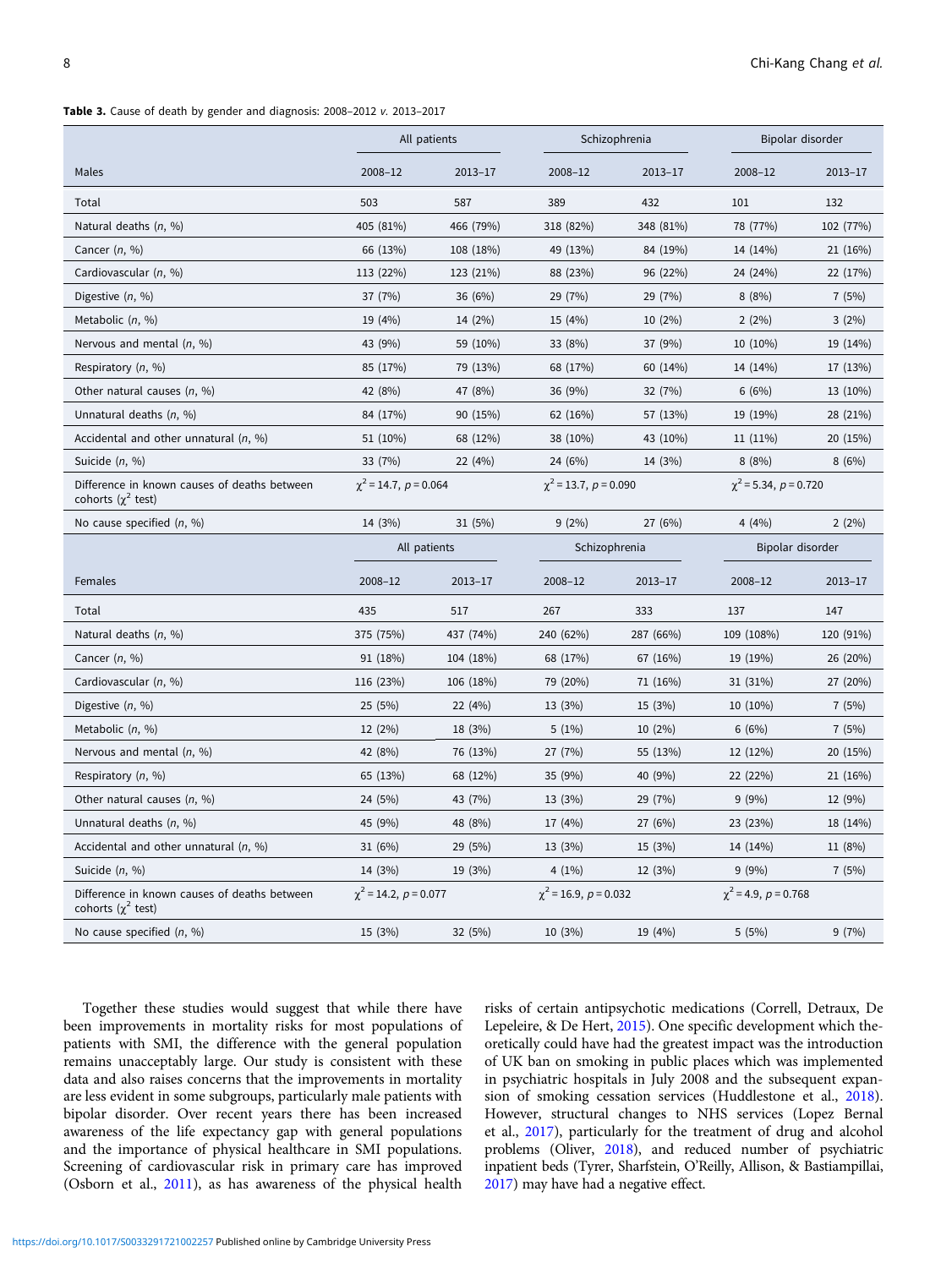<span id="page-8-0"></span>In this study, the most common causes of death were cardiovascular disease, respiratory disease and cancer, the same as those for the general population. Between cohorts, there were differences in the overall distribution of known causes of death for female patients with schizophrenia. In the 2013–2017 cohorts, cancer accounted for a similar proportion of deaths as cardiovascular disease in both men and women. A study of patients with mental illness from South East London suggested that elevated cancer mortality is 'more likely to be accounted for by differences in survival after cancer diagnosis rather than by delayed diagnosis' (Chang et al., 2014). In a US study of patients with breast cancer and schizophrenia, half had a disruption to their cancer care due to reasons such as psychiatric hospitalisation and refusal of care (Irwin, [2014](#page-9-0)). Future research should focus on ways in which patients with SMI and cancer could be supported to ensure that they receive an adequate level of care.

The strengths of this study include the large size of the cohorts sampled and the use of comprehensive nationwide mortality data, providing highly accurate data on deaths. Limitations include the incomplete registration of causes of death which affected the 2013–2017 cohort. The demographic and clinical characteristics of the patient populations changed between cohorts. This might have affected the results but though statistically significant, the sizes of the differences were small. Our analyses were stratified according to gender and life expectancy estimates take populations' age structure into account but other demographic or clinical variables were not adjusted for.

Life expectancy estimates, while providing an easily interpretable summary statistic of the overall mortality risks of a population, have received criticism due to the assumptions that they require (Perron, Simard, Brisson, Hamel, & Lo, [2017](#page-9-0)). Many patients with a diagnosis of schizophrenia or bipolar disorder do not receive a formal clinical diagnosis until after a period of assessment by mental health services. The early periods of a psychotic illness may present a particularly high risk of death for patients which are not accounted in our analysis. This introduces an immortal time bias and can lead to overestimation of life expectancy.

The generalisability of our results is limited as our data were collected from patients receiving secondary mental healthcare from the UK NHS, and not those managed in primary care services or the private sector. We only included patients from a single mental health trust in South East London, an urban area with high levels of ethnic diversity, socioeconomic inequality, substance use and social isolation. As a result, our findings may not be applicable to patients from other parts of the UK or from other countries.

In conclusion, over the last decade, there may have been small improvements in life expectancy and mortality risks for patients with SMI in South East London. However, in some subgroups, particularly male patients with bipolar affective disorder, life expectancy estimates fell and the gap with the general population increased. Cancer now accounts for a similar proportion of deaths as cardiovascular disease in both men and women. Future studies should continue to explore mortality, particularly in bipolar disorder, and explore what factors may account for less encouraging trends for these patients compared to those with schizophrenia. Healthcare services should continue to promote the importance of physical healthcare in SMI with particular emphasis on primary prevention of cardiovascular disease and cancer (Ilyas, Chesney, & Patel, [2017\)](#page-9-0) and providing additional support for patients with serious physical illnesses.

Supplementary material. The supplementary material for this article can be found at [https://doi.org/10.1017/S0033291721002257.](https://doi.org/10.1017/S0033291721002257)

Acknowledgements. We thank the staff in South London and Maudsley NHS Foundation Trust and NIHR Maudsley Biomedical Research Centre for their help in data collection. We also thank colleagues who have contributed to the study through data collection, administrative help and other advice. Chin-Kuo Chang has helped with study design and suggestions for data analysis. This study represents independent research funded by the National Institute for Health Research (NIHR) Biomedical Research Centre at South London and Maudsley NHS Foundation Trust and King's College London. The views expressed are those of the author(s) and not necessarily those of the NHS, the NIHR or the Department of Health and Social Care.

Author contributions. CKC, EC and RP contributed to the design of the study, analysis of data and writing the manuscript. WNT contributed to the design of presentation of results. HS and MP extracted the data. RS and PM helped revise the manuscript. All authors contributed to, and approved, the final report.

Financial support. CKC received grants from Taipei City Government during the conduct of the study. No competing interest was declared by other authors. EC is supported by a National Institute for Health Research Doctoral Research Fellowship (300273). RP has received support from a Medical Research Council (MRC) Health Data Research UK Fellowship (MR/S003118/1) and a Starter Grant for Clinical Lecturers (SGL015/1020) supported by the Academy of Medical Sciences, The Wellcome Trust, MRC, British Heart Foundation, Arthritis Research UK, the Royal College of Physicians and Diabetes UK. All other authors report no conflicts of interest. RS is part-funded by: (i) the National Institute for Health Research (NIHR) Biomedical Research Centre at the South London and Maudsley NHS Foundation Trust and Institute of Psychiatry, King's College London; (ii) the Medical Research Council (MRC) Mental Health Data Pathfinder Award to King's College London; (iii) an NIHR Senior Investigator Award.

Conflict of interest. All authors have completed the ICMJE uniform disclosure form and declared no interest of conflicts.

## References

- Chang, C.-K., Hayes, R. D., Broadbent, M. T. M., Hotopf, M., Davies, E., Møller, H., & Stewart, R. (2014). A cohort study on mental disorders, stage of cancer at diagnosis and subsequent survival. BMJ Open, 4(1), e004295. doi: 10.1136/bmjopen-2013-004295
- Chang, C.-K., Hayes, R. D., Perera, G., Broadbent, M. T. M., Fernandes, A. C., Lee, W. E., … Stewart, R. (2011). Life expectancy at birth for people with serious mental illness and other major disorders from a secondary mental health care case register in London. PLoS ONE, 6(5), e19590. doi: 10.1371/ journal.pone.0019590
- Chiang, C. L. (1984). The life table and its applications. Malabar, FL, USA: Krieger Publishing.
- Correll, C. U., Detraux, J., De Lepeleire, J., & De Hert, M. (2015). Effects of antipsychotics, antidepressants and mood stabilizers on risk for physical diseases in people with schizophrenia, depression and bipolar disorder. World Psychiatry, 14(2), 119–136. doi: 10.1002/wps.20204
- De Hert, M., Correll, C. U., Bobes, J., Cetkovich-Bakmas, M., Cohen, D., Asai, I., … Leucht, S. (2011). Physical illness in patients with severe mental disorders. I. Prevalence, impact of medications and disparities in health care. World Psychiatry, 10(1), 52–77. doi: 10.1002/j.2051-5545.2011.tb00014.x
- Gatov, E., Rosella, L., Chiu, M., & Kurdyak, P. A. (2017). Trends in standardized mortality among individuals with schizophrenia, 1993–2012: A population-based, repeated cross-sectional study. CMAJ, 189(37), E1177– E1187. doi: 10.1503/cmaj.161351
- Hayes, J. F., Marston, L., Walters, K., King, M. B., & Osborn, D. P. J. (2017). Mortality gap for people with bipolar disorder and schizophrenia: UK-based cohort study 2000–2014. British Journal of Psychiatry, 211(3), 175–181. doi: 10.1192/bjp.bp.117.202606